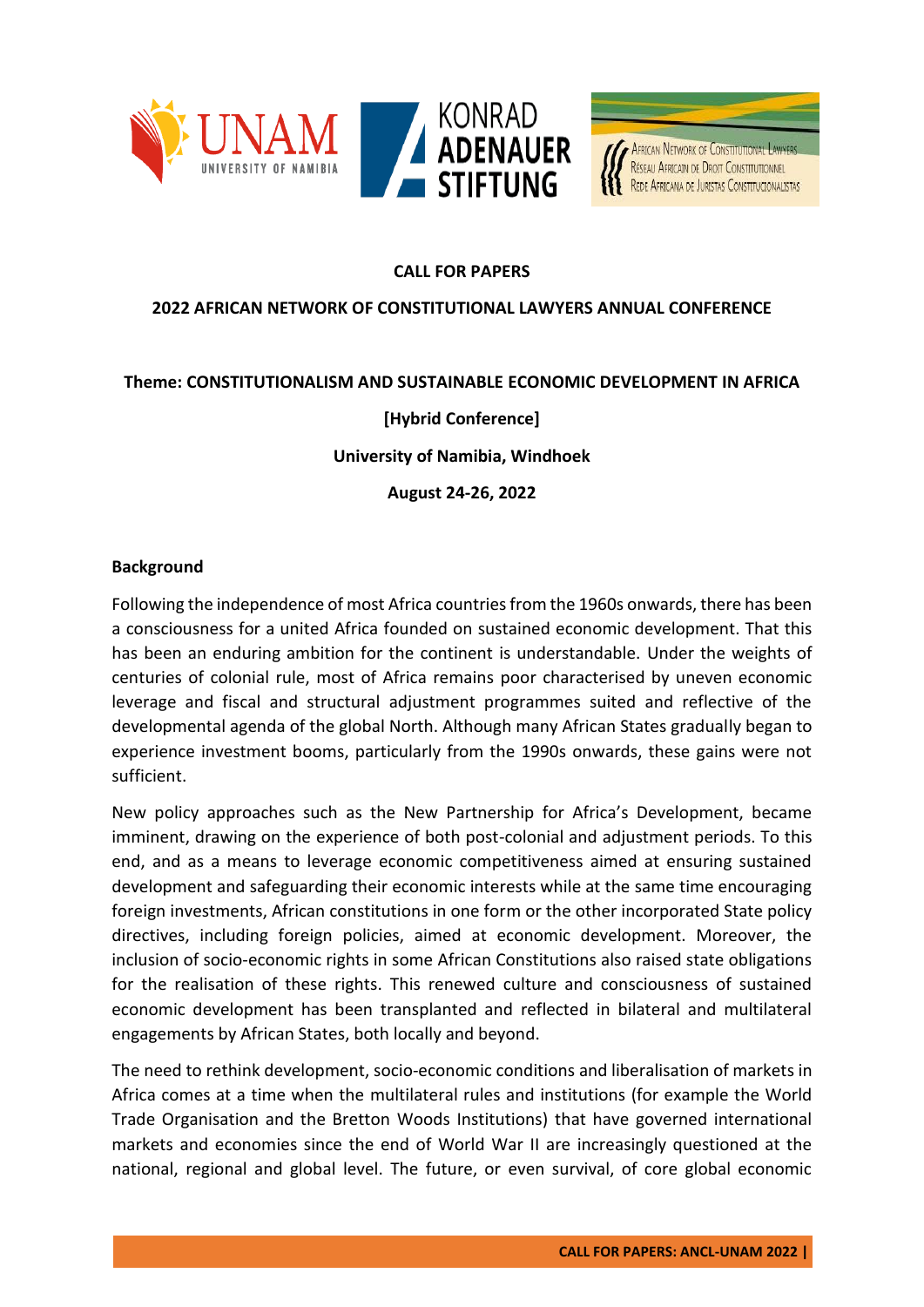institutions is seriously questioned and multiple proposals for reform of international trade, investment and financial law and governance have been tabled at various fora the world over.

One of the initiatives on the African continent that has pursued this aspiration for a united Africa oriented towards sustained economic development is the African Union Agenda 2063. As an affirmation of their commitment to support Africa's new path for attaining inclusive and sustainable economic growth and development African heads of state and government signed the 50<sup>th</sup> [Anniversary Solemn Declaration](https://au.int/documents/20130613/50th-anniversary-solemn-declaration-2013) during the Golden Jubilee celebrations of the formation of the Organisation of African Unity (OAU) /African Union (AU) in May 2013. The Declaration marked the re-dedication of Africa towards the attainment of the Pan-African Vision of an integrated, prosperous and peaceful Africa, driven by its own citizens, representing a dynamic force in the international arena. More recently the African continental body passed the African Continental Free Trade Agreement (AfCFTA), as one of its flagship projects of the First Ten-Year Implementation Plan (2014-2023) under Agenda 2063. This Agreement, which entered into force in 2020 after receiving the required number ratifications from member States, has the potential to create a continental free-trade zone with a combined Gross Domestic Product (GDP) of USD\$3.4 trillion. In a true spirit tailored on sustained economic development, the AfCFTA emphasises the reduction of tariffs and nontariff barriers, and the facilitation of free movement of people and labour, right of residence, right of establishment, and investment. The achievement of the ambitious economic and developmental potential for the continent represented in the AfCFTA's agenda requires progress on negotiations on critical supplementary protocols and annexes. Primarily, there is a need to develop national strategies to guide the implementation of the AfCFTA, primarily premised in constitutional principles.

In understanding the undercurrents of African constitutionalism in harnessing the continent's economic and development potential, the 2022 ANCL Conference calls on, and invites prospective participants to reflect on the central question, to what extent African Constitutions and the basic principles of constitutional law are capable of meeting the challenges of a liberalised and united economic system suited for sustainable economic development in Africa?

This broad-theme requires reflection on the actual or potential role of African Constitutions, more specially the principle of constitutionalism, in harnessing and shaping the full trade and investment potential of African States and generally beyond the continent. Intricate in the rule of law and the basic tenets of constitutionalism is an economic regime designed to ensure security from discrimination for all stakeholders, including the State and conferring standing on such stakeholders to sue in the event that their interests are impaired. It is therefore crucial to examine the agency of the stakeholders of economies, especially the State, in promoting rules and standards that conform to the rule of law and constitutionalism, including the actual or potential impact of these rules and standards in domestic constitutional regimes.

An examination of this nature requires of us to deliberate about and assess whether African constitutionalism adequately addresses economic issues and the challenges brought about by competing economic interests and policy positions on the continent. How best can African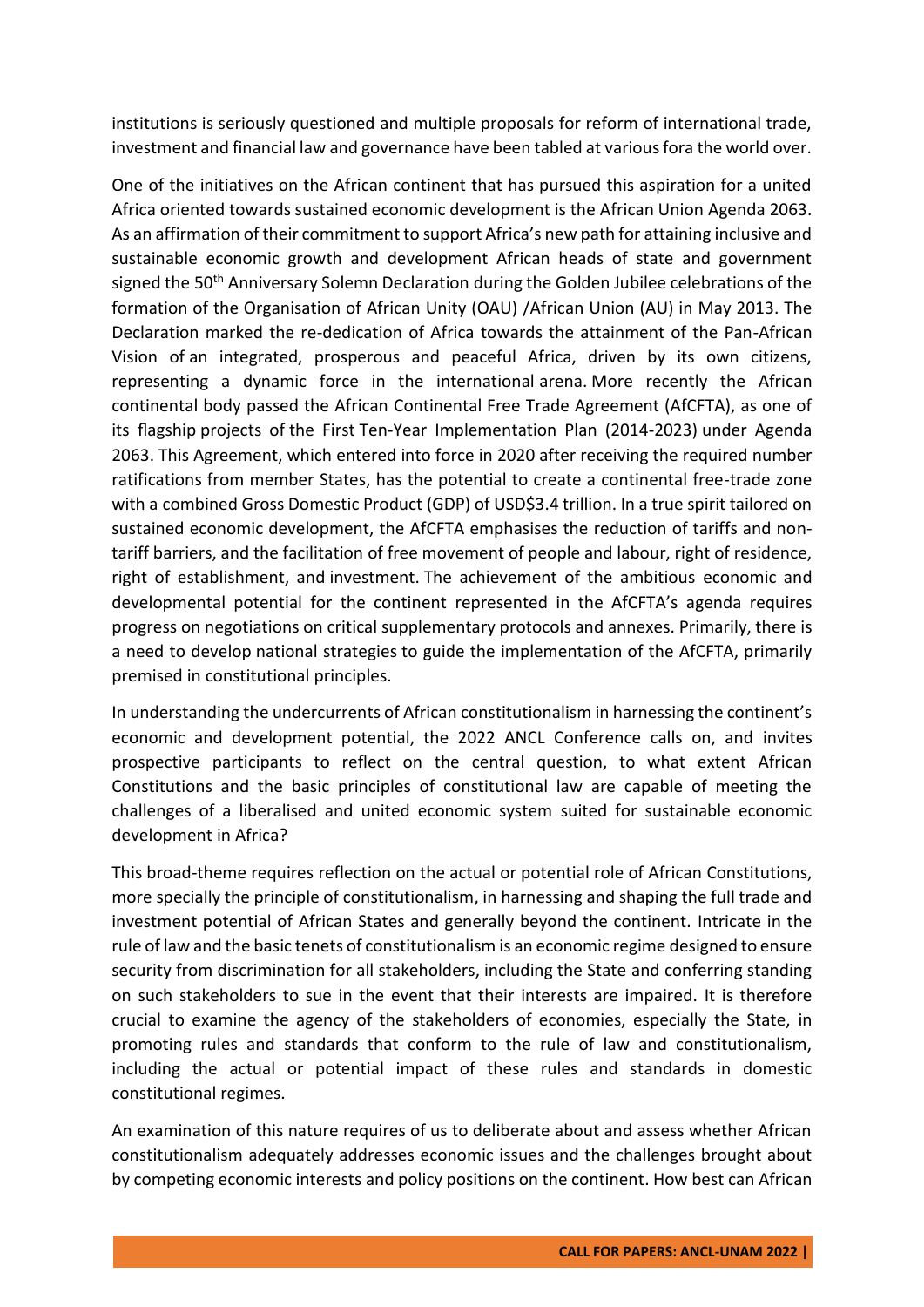Constitutions and other enforcement mechanisms such as courts, aid in enhancing Africa's economic potential using constitutionalism, African ideals, constitutional mechanisms, procedures and processes? What role if any do African Non-Governmental Organisations' and private multilateral entities have in shaping a sustained and integrated economic regime for Africa that is both conducive to local citizens and foreign investors? Can constitutionalism and the rule of law as paradigms of African Constitutionalism orient a conducive environment for mutually benefitting foreign direct investment? What actual or potential role can African Constitutions play in cementing and sustaining the promises of the AfCFTA?

These questions are critical for Africa given the ambition and growing political will on the African continent to allow free movement between borders, the ideals of a single currency, , the focus towards socio-economic rights and development, as well as liberalised trade and investment among African States. Moreover, sustained economic development and the protection of socio-economic rights on the continent amongst others requires an integrated economic system informed first and foremost by African values premised in constitutionalism. The recently promulgated AfCFTA amongst others further requires African governments to rethink their economic strategies by using constitutional means and principles in safeguarding and sustaining these renewed economic ambitions.

In view of the above contextual background, the 2022 ANCL Conference has been dedicated to expounding the interlinkage between constitutionalism and Africa's economic ambitions, notably through economic integration founded on Agenda 2063 and the AfCFTA. The Conference is open to academics, researchers, legal practitioners, civil society organisations, trade experts, and public officials to identify, reflect and present their views on the opportunities, challenges and the ways to address them. Without excluding proposals on other topics, the Conference paper selection Committee welcomes, in particular, proposals for papers and panels on one or more of the following themes:

- Constitutionalism and sustainable economic development in Africa
- Africa and international financial institutions
- African Constitutions, State policy directives and foreign direct investment
- Courts and sustainable economic development in Africa
- Socio-economic rights advancement through sustainable economic means
- The role, effect and impact of the AfCFTA
- Dispute settlement of conflicts in investment law and African constitutions
- The digitalisation of trade and finance, and the need for innovative international regulation regarding inter alia digital currencies and payments
- The impact of foreign aid in Africa
- Human rights and sustainable economic development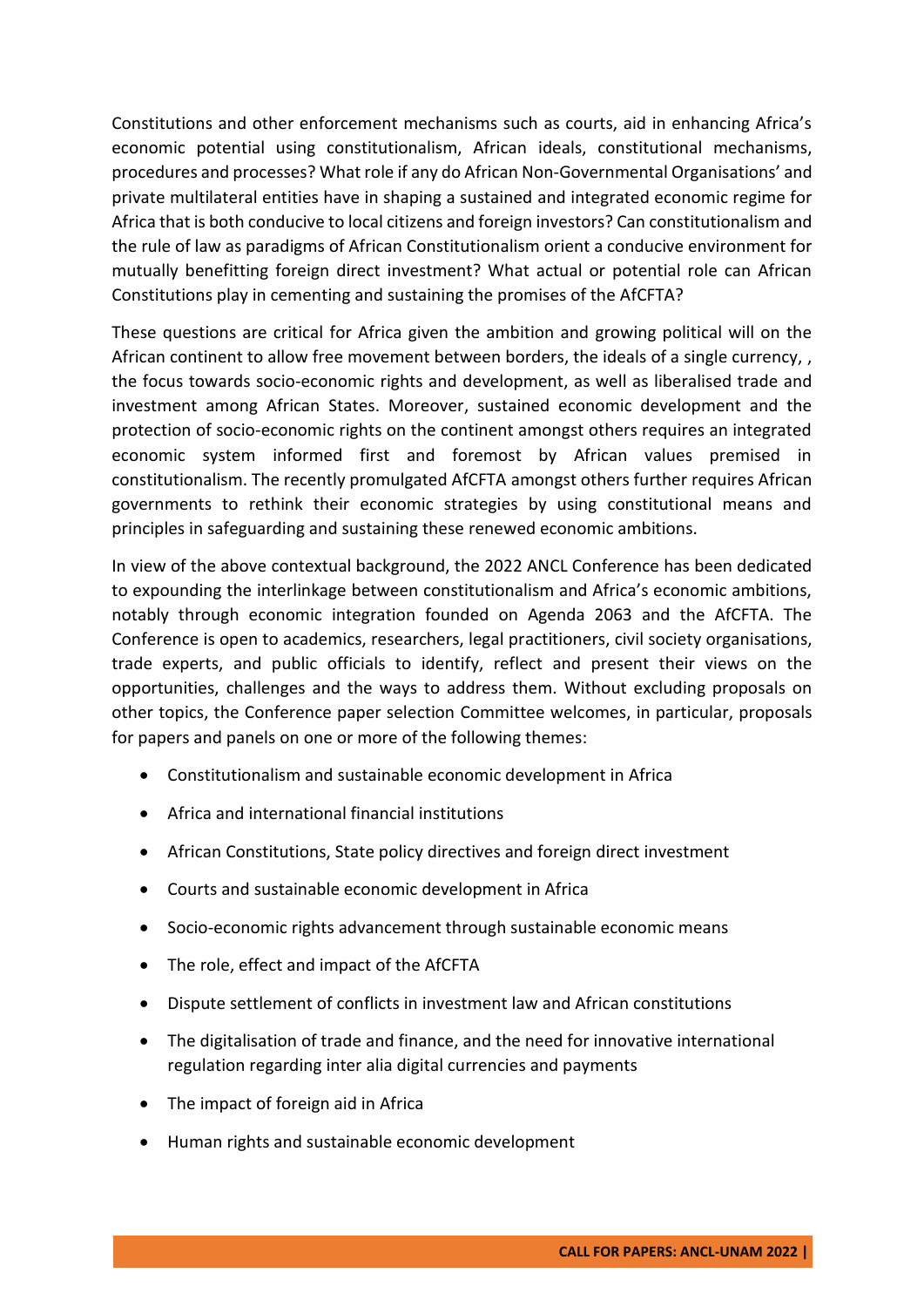- Leveraging of international private and public financial systems for Africa's development
- Climate change, the environment and sustainable economic development in Africa
- African Constitutions and trade and investment in Africa
- Regional integration and sustainable economic development in Africa
- Gender equality, constitutionalism and sustainable economic development
- Constitutionalism, poverty and inequality in Africa
- The use of Constitutions in protecting socio-economic rights for sustained development
- Africa and Illicit financial flows
- 4 th Industrial Revolution and constitutionalism in Africa
- Regional trade integration and constitutionalism in Africa
- Cyber security, technological transformation, data security and constitutionalism in Africa
- Indigenisation, social transformation and constitutionalism in 21<sup>st</sup> Century Africa
- The New World Order and Constitutionalism in Africa
- Financial inclusion and constitutionalism in Africa
- Corporate Governance, economic transformation and constitutionalism in Africa
- Economic Risk Management and constitutionalism in Africa

The Conference Organizing Committee encourages the submission of proposals for papers and or panels on topics of interest in all fields relating to Constitutionalism and sustainable development, with a focus on the interactions between constitutionalism and continental economic integration in Africa. Papers with international and comparative aspects relating to the theme are also welcome, provided these engage basic constitutional law principles of importance to African Constitutionalism.

# **Guide to abstract and full paper submissions:**

The Conference organizers will accept abstracts dealing with or relevant to the conference themes outlined in this conference call and any other related areas provided these engage basic constitutional law principles.

Interested scholars, practitioners, government officials, judicial officials and any other interested parties can submit abstracts of not more than 300 words to [secretariat@ancl](mailto:secretariat@ancl-radc.org.za)[radc.org.za.](mailto:secretariat@ancl-radc.org.za) **The deadline for abstracts submission is 15 March 2022**. Accepted abstracts will have to be developed into full papers **and submitted on or before 30 July 2022**.